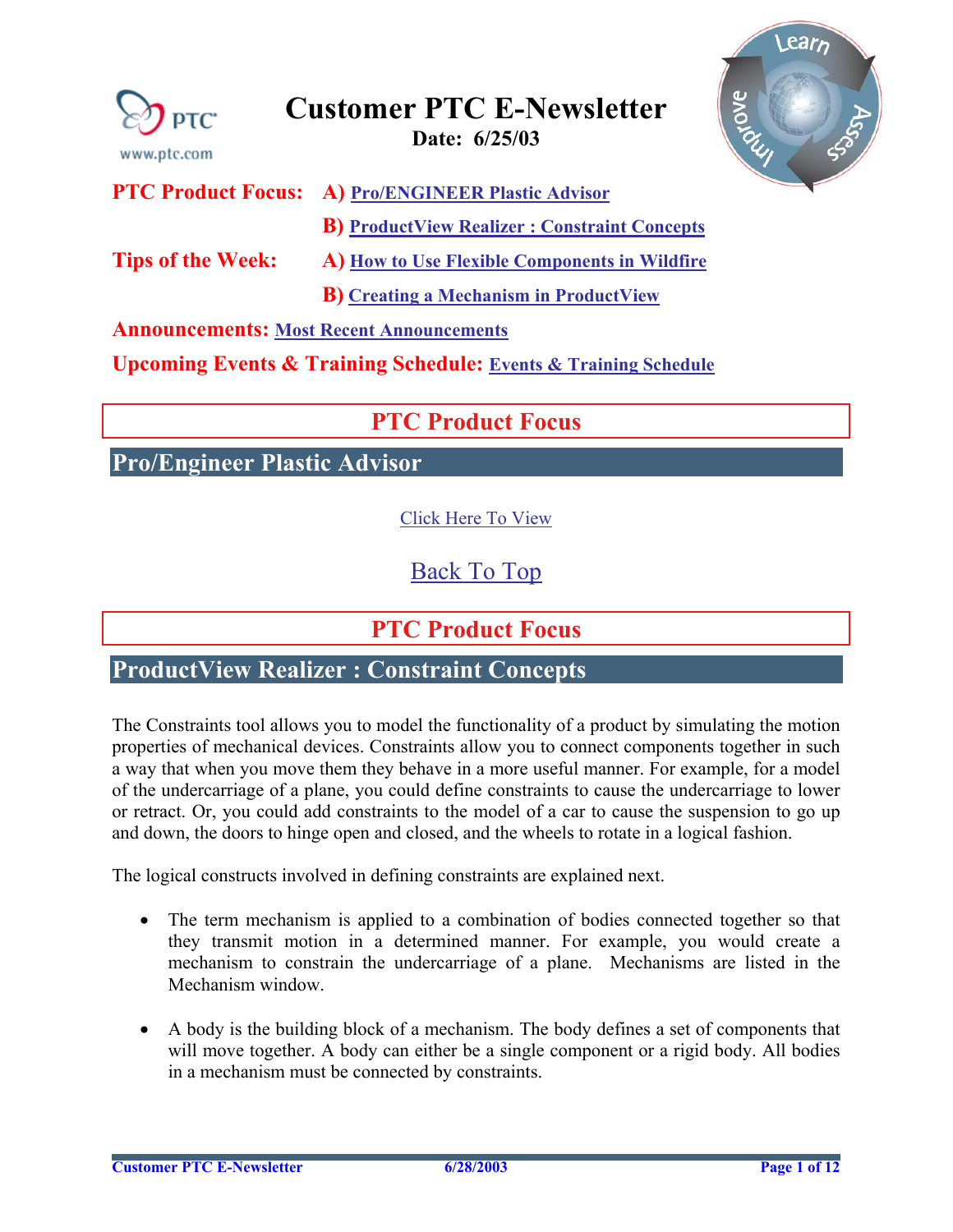- A ground is a defined object (or rigid body) which does not move. Every mechanism must have at least one ground. Grounded bodies are marked with the  $\frac{1}{\sqrt{2}}$  icon in the bodies interface.
- A constraint (also known as a joint) is a connection between two bodies to constrain, or restrict, their movement in some way. For example, you could constrain a wheel component to an axle component so that the wheel only rotated around the axle. ProductView supports a number of different constraints types. Constraints are defined by connecting pairs of markers. The list of constraints for a mechanism is shown in the Constraints window.
- A marker is similar to an orientation frame, but it is attached to a part and moves with it. Markers are used to define and illustrate locations where parts are constrained. A constraint is not directly attached to two components, but actually attached to two markers, which are each attached to components. Markers are listed in the Markers window.

All bodies in a mechanism must be connected by constraints. As a result, if you want to constrain two car doors so that each door is hinged, you would need to define two mechanisms, as each door works separately from the other one.

Once you have created a mechanism, you can enable and disable it as needed to apply the constraints. When a mechanism is disabled, all of its bodies will have free motion. When a mechanism is enabled, the constraints for that mechanism are applied.

Mechanisms are stored in annotation files.

ProductView v. 6.4 Online Help, copyright 1999, Parametric Technology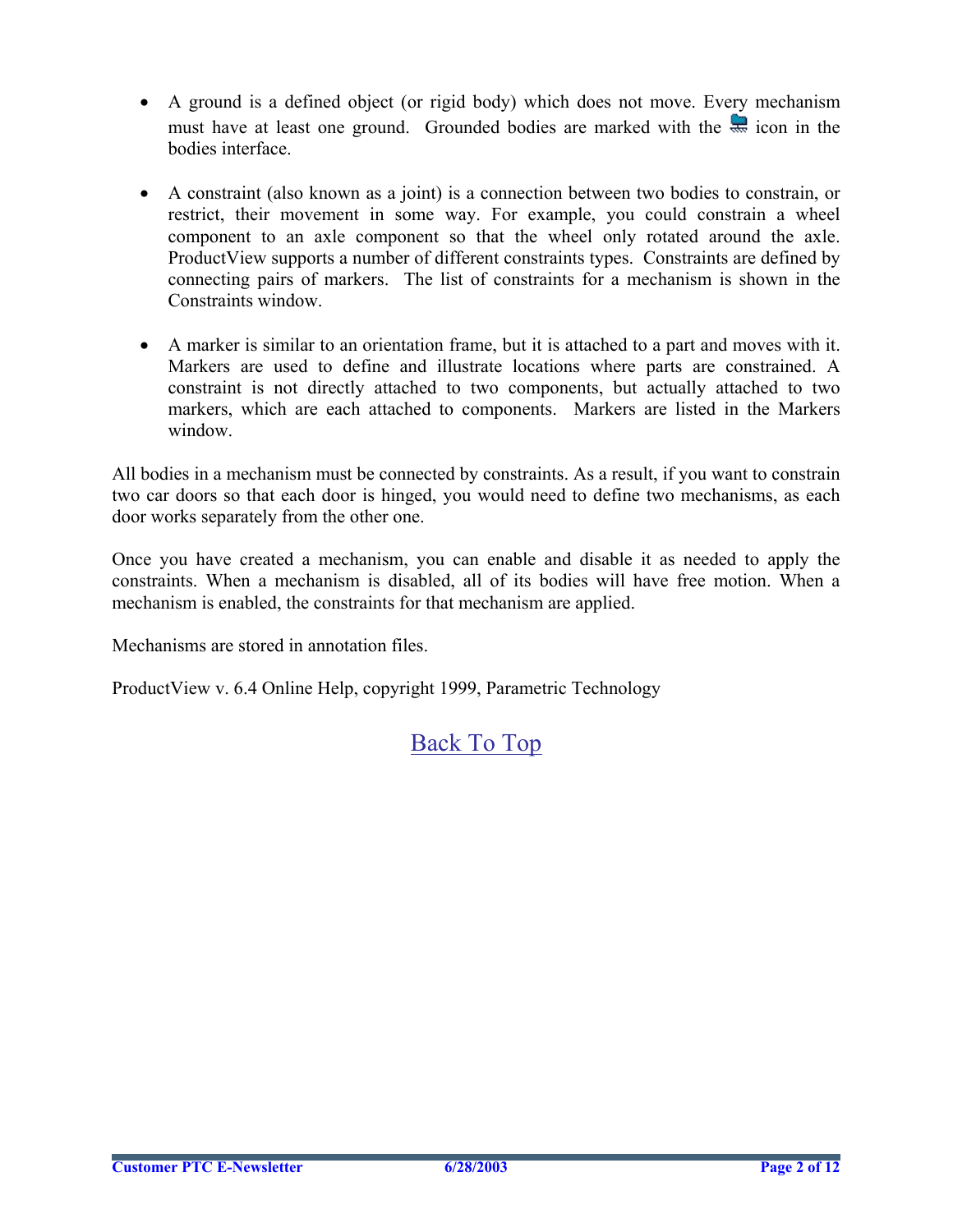## **Tips of the Week**

<span id="page-2-0"></span>**How to Use Flexible Components in Wildfire**

[Click Here To View](http://www.ptc-mss.com/Tutorial/Tip_Tech/Customer PTC E-Newsletter 6-25-2003_A.pdf)

## [Back To Top](#page-0-0)

## **Tips of the Week**

### **Creating a Mechanism in ProductView**

Pro/COLLABORATE and Windchill ProjectLink both provide built-in reporting capabilities.

The following is a step-by-step process for creating a simple mechanism using ProductView Realizer. The first step in the process is to load the appropriate geometry and create an annotation set that will hold our mechanism. Then we will proceed to create the mechanism and associated constraints.

1. Open the assembly of interest and load the geometry for which you want to create a mechanism. This can be the entire assembly, or a sub-set of the assembly. In this example,

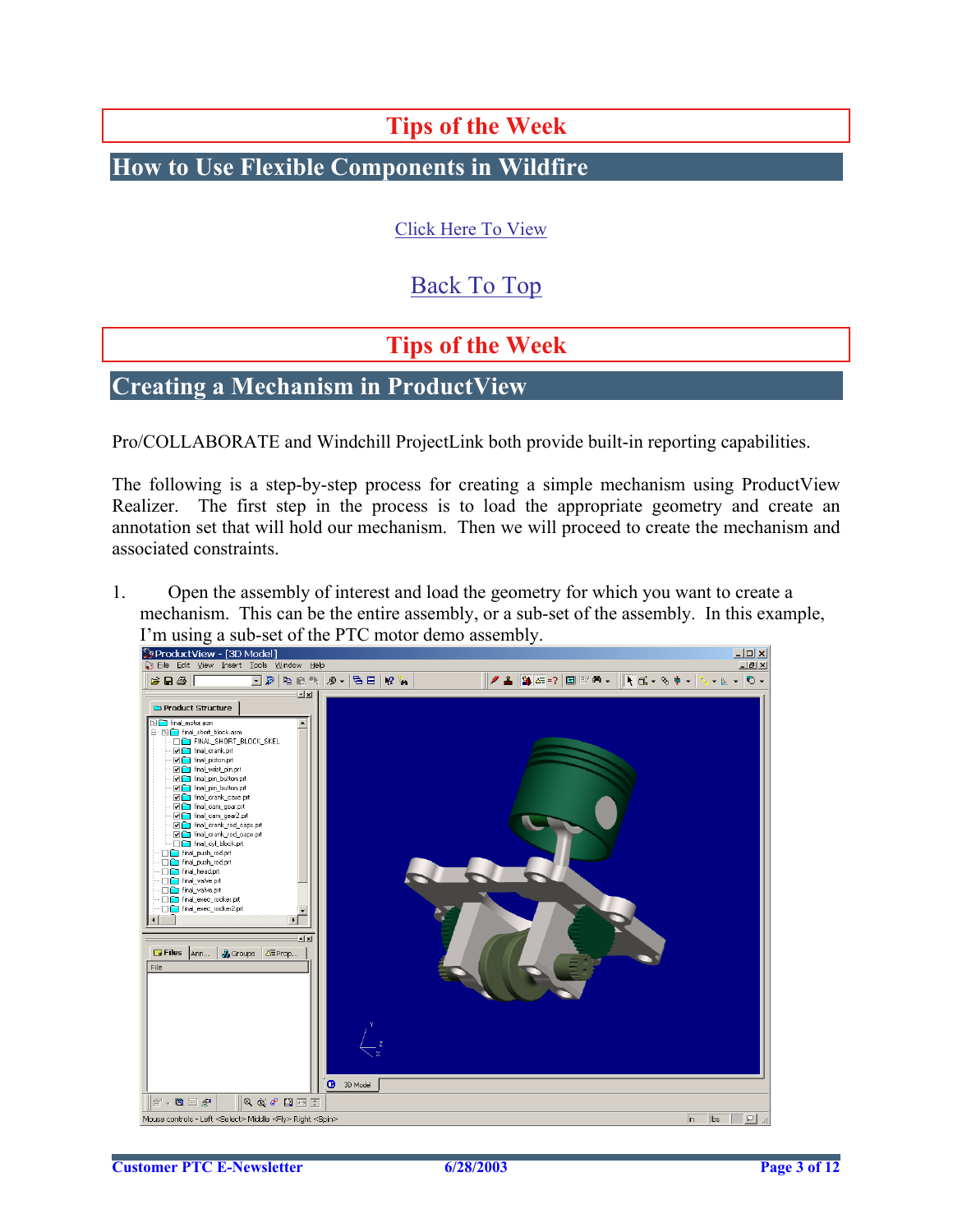- 2. Create an annotation set to store your mechanism. You must first enable the Annotation tool. To do this, choose **Tools > Annotation**, and then **Annotation > New Annotation Set**. Give the annotation a name and select **OK**. For information on creating a new annotation set, see the on-line help for ProductView (choose **Help > Help Topics** or press F1 in the ProductView client).
- 3. To define a constraint, you must first enable the Constraints tool. To do this, choose **Tools > Constraints**. The Constraints toolbar and menu commands are added to the ProductView window. To view the mechanism window, choose **Constraints > Show**



4. Every constraint begins with a mechanism. This stores the constraint information in one place. Choose **Constraints > Mechanisms > Create Mechanism** to create a new mechanism. You can rename the mechanism by selecting it in the mechanism window.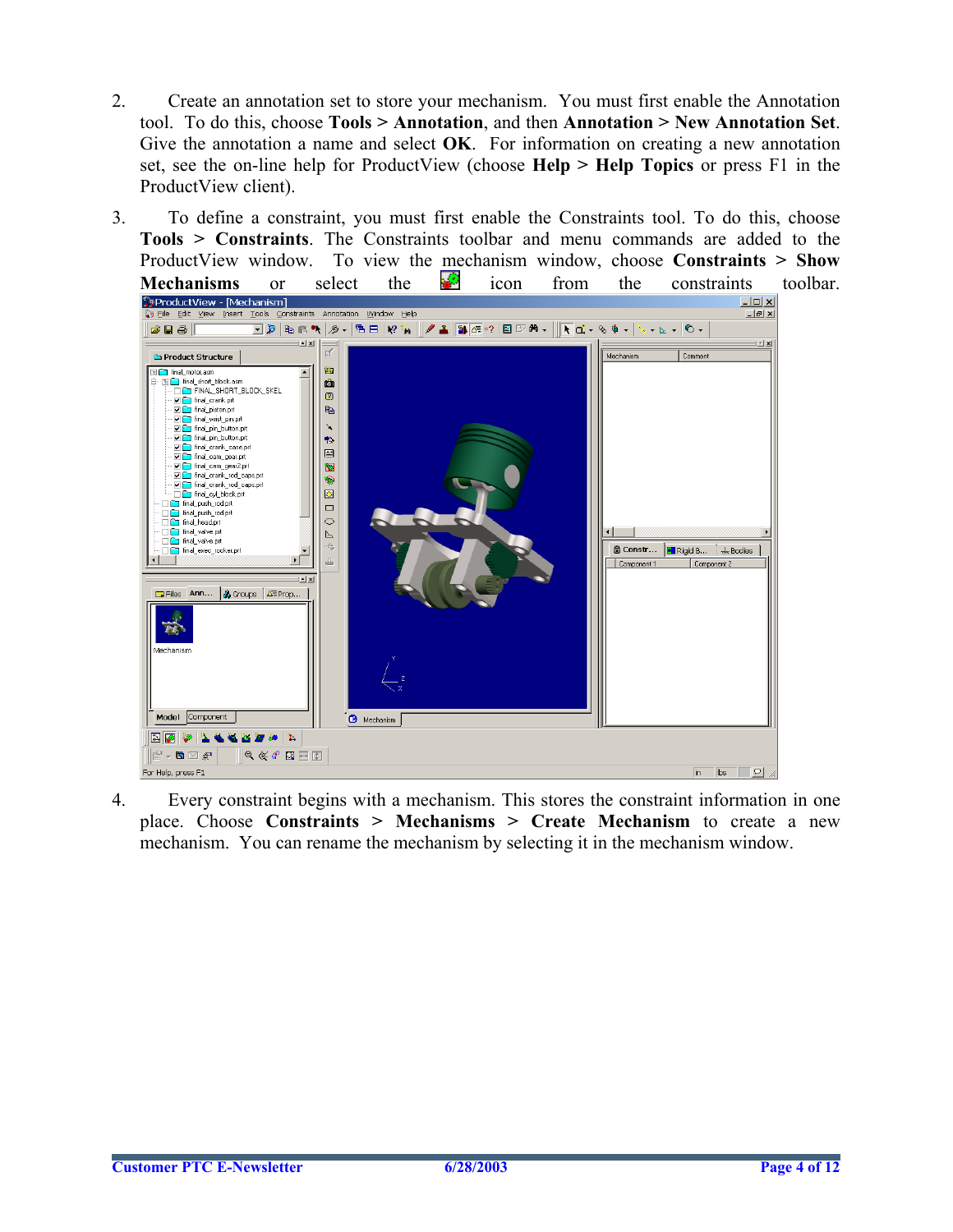5. (Optional) To define a rigid body in your mechanism, choose **Constraints > Rigid Bodies > Create** (Make sure that the mechanism is selected in the mechanism window prior to creating the rigid body or you will not be able to create it!). To view the rigid body, you must select the rigid body tab in the mechanism window (see image below). A rigid body is a collection of components that you want to appear as a single component, so that when one component moves, they all move. In this example we want the two cam gears (shown in red below) to function as one unit. These components can be modeled as separate parts, but for purposes of simulation, we want them all to appear to move together. To add components to the rigid body, select the two cam gears (final\_cam\_gear.prt and final\_cam\_gear2.prt) and



- 6. Next we will add a constraint to the mechanism. Each constraint defines how two components (or rigid bodies) interact. We will create a revolute constraint between one of the cam gears (final\_cam\_gear.prt) and the crank case (final\_crank\_case.prt). You will notice that because the two cam gears are part of a rigid body, the two gears will act as a single component when rotating the gear.
- 7. The simplest method for creating a constraint is to use construction geometry. First, create a construction axis down the center of the cam gear:
	- a. Select your **pick target** by choosing **View > Pick Target > Centerpoint of Arc**.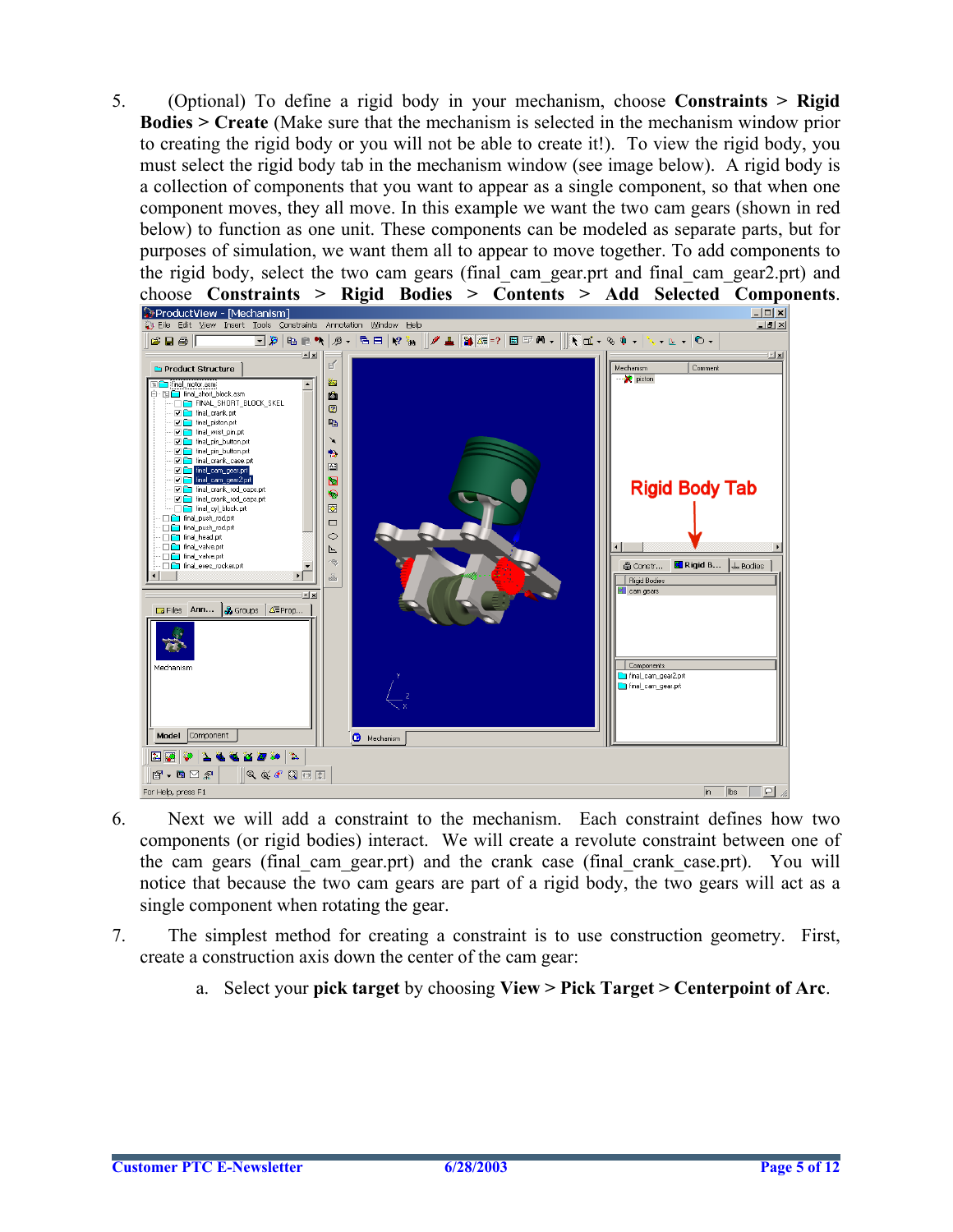b. To create the construction axis, choose **Insert > Axis > Primary Axis of Geometry** and then pick on the outside curve of the cam gear teeth. You may need to zoom in close to one of the teeth to select it. If you hold the left-mouse button while selecting, you will see a highlight point in the center of the gear when you've hit the correct spot. The axis should go down the center of the cam gear.



8. Next, highlight the construction axis (don't forget to switch back to select mode by selecting the  $\blacksquare$  icon) and, using the control key, select the cam gear and crank case. You should now have the construction axis and the two parts highlighted in red.<br>
Supproduct View Mechanism

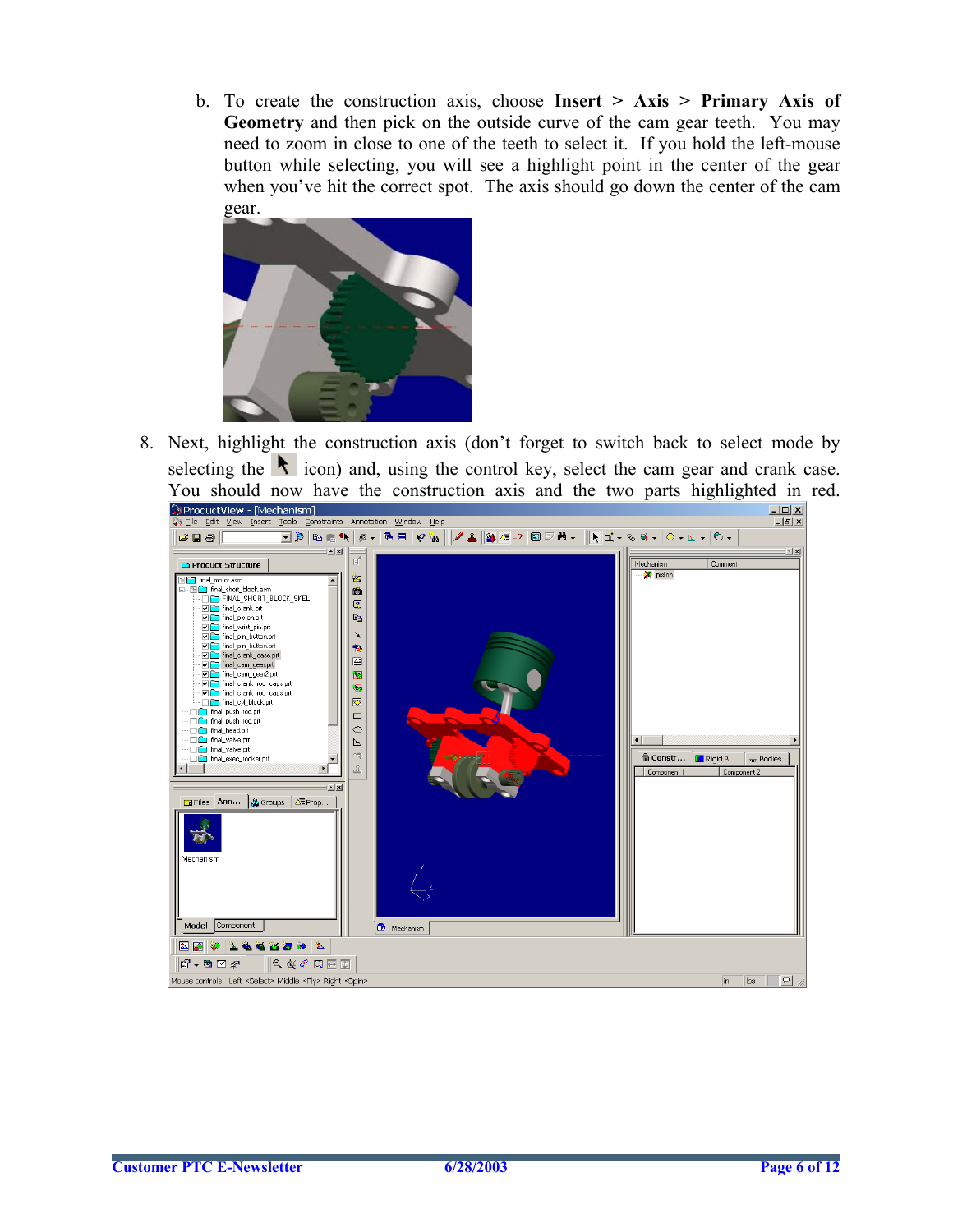9. Create the constraint by choosing **Constraints > Constraints > Create Constraint >** following dialog window will open:

| kevolute.        |                                       | 1 ne |
|------------------|---------------------------------------|------|
|                  | <b>A</b> Create Constraint            | 2 x  |
| Selection Method |                                       |      |
| Method           | C Pick Point                          |      |
|                  | C Construction Geometry               |      |
| Component 1      |                                       |      |
| Name             |                                       |      |
|                  | Marker Name Select or create a marker | 효    |
| Geometry         |                                       |      |
| Component 2      |                                       |      |
| Name             |                                       |      |
|                  | Marker Name Select or create a marker | 횬    |
| Geometry         |                                       |      |
| Mechanism        |                                       |      |
| Name             | piston                                |      |
| Create           | Help<br>Cancel<br>Swap                |      |

10. Choose **Construction Geometry** as the Selection Method. You should notice that the **Name** fields contain the appropriate component names for **Component 1** and **Component 2** (final cam gear.prt and final crank case.prt, respectively). The Geometry fields should both contain "Have construction geometry". If this is not the case, go back to step 8 and repeat. Select **Create** to create the constraint.

|                  | <sup>1</sup> Create Constraint |     |
|------------------|--------------------------------|-----|
| Selection Method |                                |     |
| Method           | C Pick Point                   |     |
|                  | C Construction Geometry        |     |
| Component 1      |                                |     |
| Name             | final_cam_gear.prt             |     |
| Marker Name      |                                | -10 |
| Geometry         | Have construction geometry     |     |
| Component 2      |                                |     |
| Name             | final_crank_case.prt           |     |
| Marker Name      |                                |     |
| Geometry         | Have construction geometry     |     |
| Mechanism        |                                |     |
| Name             | piston                         |     |
| Create           | Cancel<br>Help<br><b>Swap</b>  |     |
|                  |                                |     |

11. You should now have the "final\_cam\_gear.prt" and "final\_crank\_case.prt" listed in the constraints window. You will find this under the **Constraints Tab** in the mechanism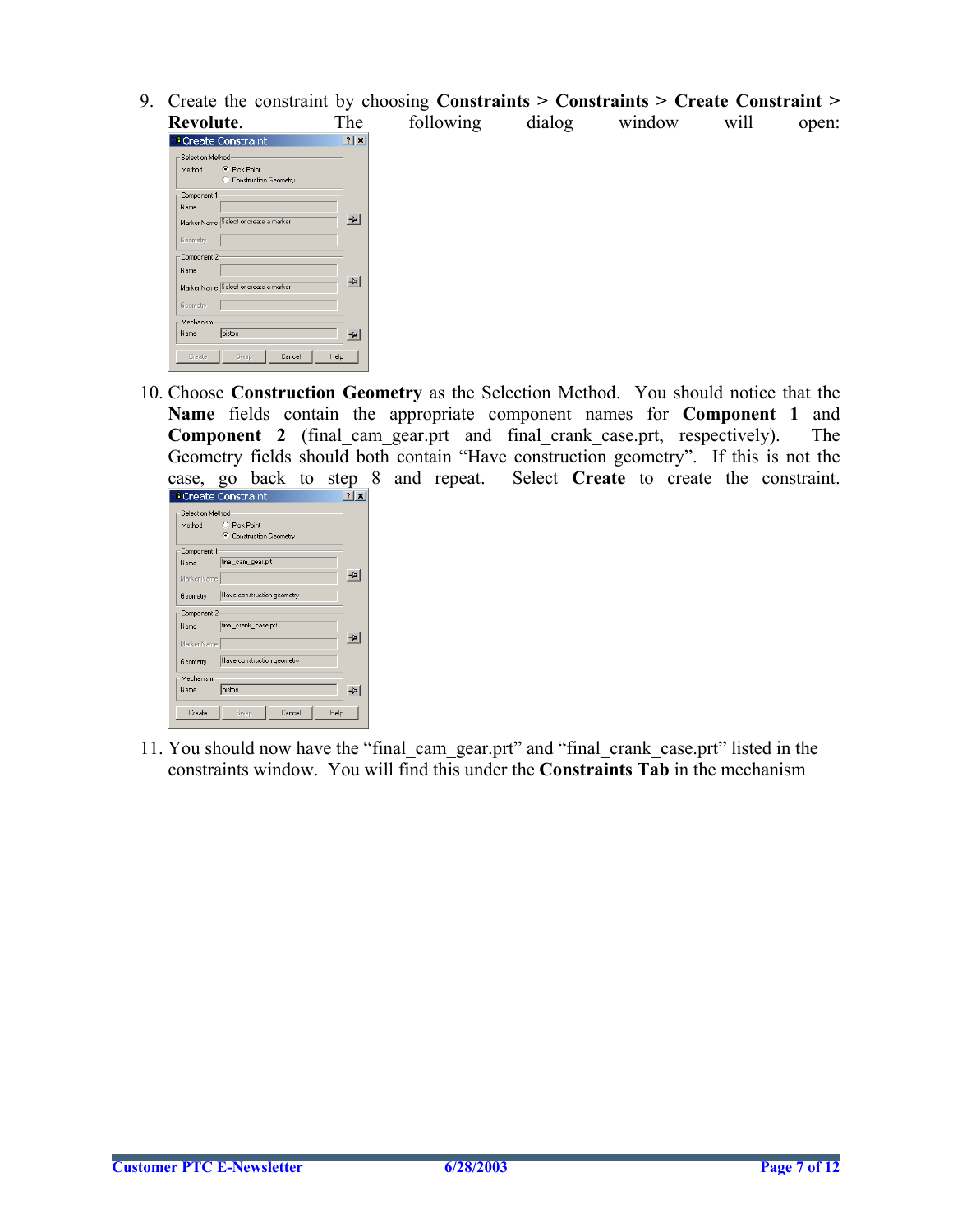

- 12. Before we can check the mechanism, you will need to ensure that at least one component in the mechanism is grounded. Do this by selecting the  $\frac{1}{\sqrt{2}}$  Bodies tab in the mechanism window. Right-click the crankcase part and select **Toggle Ground**. The icon should now look like this  $\mathbb{R}$
- 13. Now that the mechanism is grounded, we can test it to see if it works. Select **Constraints > Mechanisms > Enable Mechanism**. You can select one of the cam gears (either one because they are defined as a rigid body) and try to move them. They will only rotate about the construction axis that we defined with respect to the "final\_crank\_case.prt" (grounded body). Note: Remember to hit the "tab" key after selecting the cam gear to switch from translate mode to rotate mode.
- 14. To add additional constraints to your mechanism, make sure to disable the mechanism. Do this by choosing **Constraints > Mechanism > Disable Mechanism** or right clicking on the mechanism name and selecting **Disable Mechanism**.
- 15. Now, lets create another revolute constraint for the final\_crank.prt.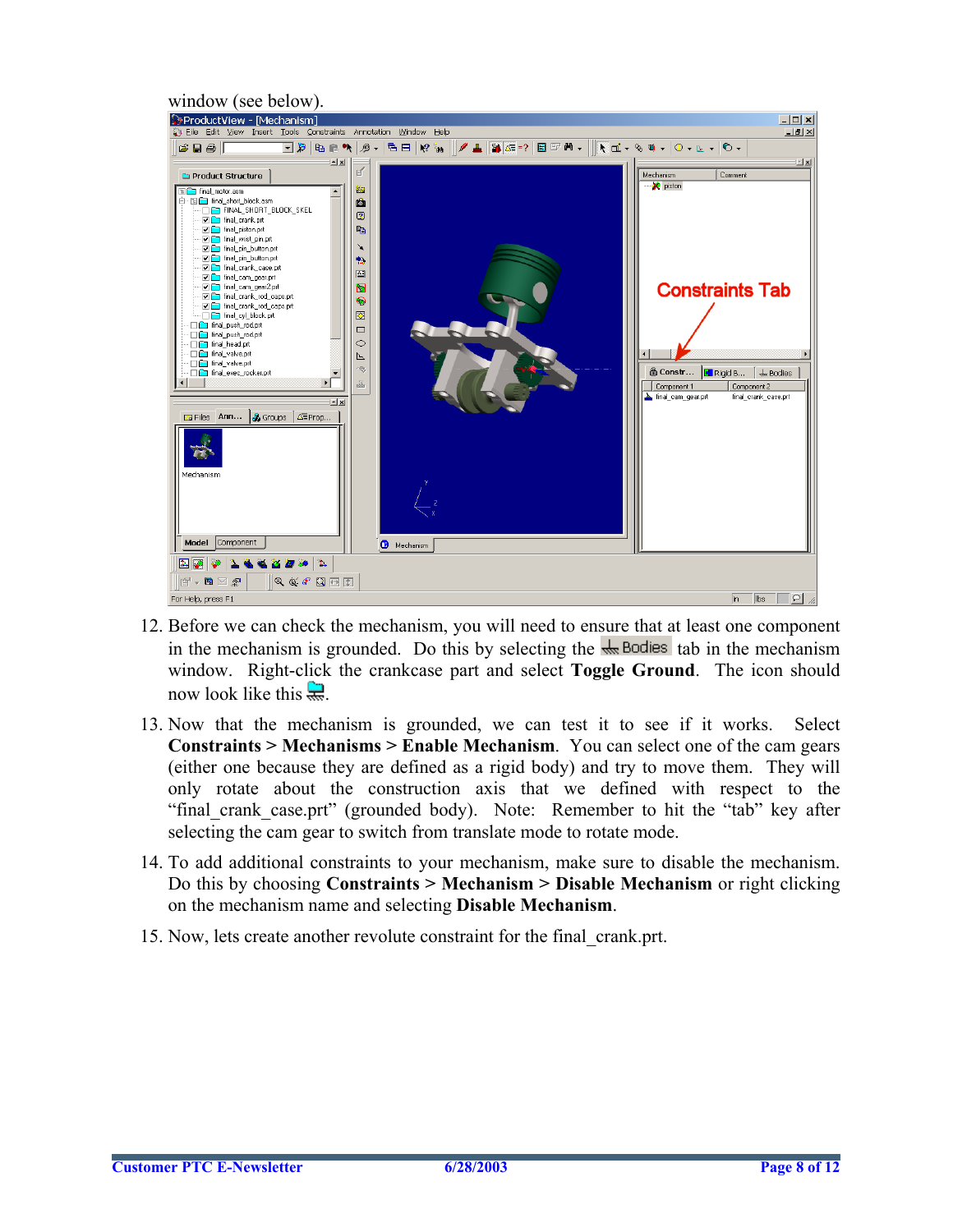a. First, create the construction axis down the center of the crank gear (see step 7b above). It should look like this:



- b. Next, select the construction axis, the crank part (final\_crank.prt) and the crankcase part (final\_crank\_case.prt). Use the [Alt] button for multiple selections.
- c. Create the constraint by choosing **Constraints > Constraints > Create Constraint > Revolute**.
- d. Choose **Construction Geometry** as the Selection Method and select **Create**.
- 16. You should now have a revolute constraint defined for the final\_crank.prt and the final crank case.prt parts. Enabling the mechanism should allow you to only rotate the crank within the limitations of the constraint. You should also notice that there is no need to create a "ground" because the final crank case.prt is already grounded from the previous constraint definition.
- 17. Finally, let's create a gear constraint between the cam gear and the crank.
	- a. Make sure that the mechanism is disabled by choosing **Constraints > Mechanism > Disable Mechanism.**
	- b. Create construction axes for the cam gear (final\_cam\_gear.prt) and crank (final\_crank.prt). This step can be skipped if the axes were not deleted from the previous examples.
	- c. Here we will use a slightly different method to create the constraint. Ensure nothing is highlighted in the graphics window and choose **Constraints > Constraints > Create Constraint > Gear**. The following window will appear:

|                   | <b>A</b> Create Constraint            |  |
|-------------------|---------------------------------------|--|
| Selection Method: |                                       |  |
| Method            | C Pick Point                          |  |
|                   | C Construction Geometry               |  |
| Component 1       |                                       |  |
| Name              |                                       |  |
|                   | Marker Name Select or create a marker |  |
| Geometry          |                                       |  |
| Component 2       |                                       |  |
| Name              |                                       |  |
|                   | Marker Name Select or create a marker |  |
| Geometry          |                                       |  |
| Mechanism         |                                       |  |
| Name              | piston                                |  |
| Create            | Cancel<br>Swap<br>Help                |  |

- d. Select **Construction Geometry** for the **Selection Method**.
- e. Now, select the cam\_gear part (final\_cam\_gear.prt) and it's construction axis. The **Name** and **Geometry** fields for **Component 1** should be populated as shown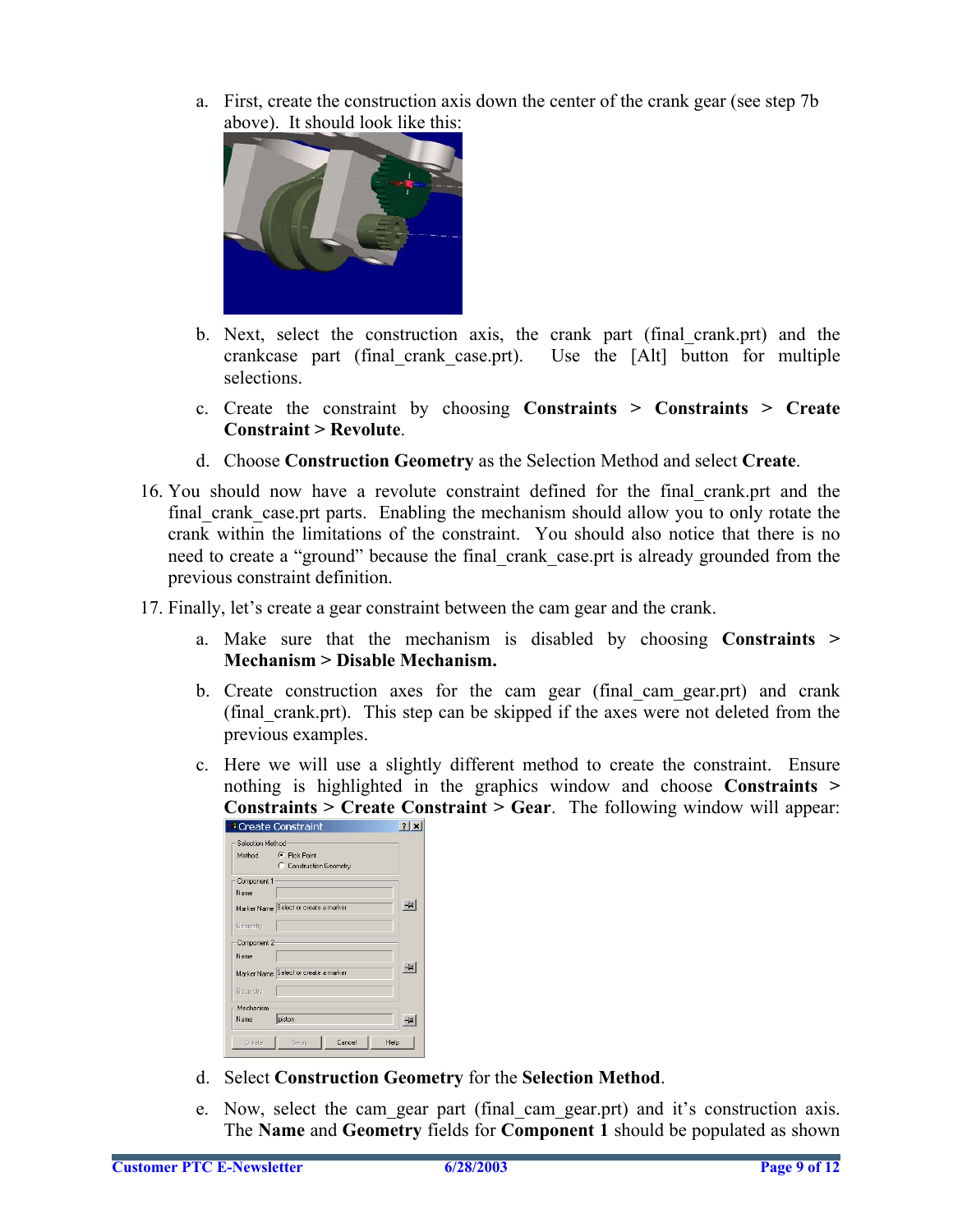below (don't worry that the geometry field for Component 2 is also filled in).

|                  | <b>** Create Constraint</b>   |  |
|------------------|-------------------------------|--|
| Selection Method |                               |  |
| Method           | C Pick Point                  |  |
|                  | C Construction Geometry       |  |
| Component 1      |                               |  |
| Name <b>19</b>   | final_cam_gear.prt            |  |
| Marker Name      |                               |  |
| Geometry         | Have construction geometry    |  |
| Component 2      |                               |  |
| Name.            | Select a component            |  |
| Marker Name      |                               |  |
| Geometry         | Have construction geometry    |  |
| Mechanism        |                               |  |
| Name.            | piston                        |  |
| Create           | Cancel<br>Help<br><b>Swap</b> |  |

- f. Select the push-pin  $\mathbb{F}$  for **Component 1** so that it is locked  $\mathcal{P}$ .
- g. Now, select the crank (final\_crank.prt) and it's construction axis. Also select the **p** onent 2 so that it is locked  $\mathcal{P}$ . Select **Create**.

| push-pin         | for <b>Compo</b>                       |                |
|------------------|----------------------------------------|----------------|
|                  | <sup>1</sup> Create Constraint         | $ 2  \times  $ |
| Selection Method |                                        |                |
| Method           | C. Pick Point                          |                |
|                  | C Construction Geometry                |                |
| Component 1      |                                        |                |
| Name             | final_cam_gear.prt                     |                |
| Marker Name      |                                        | 5ء ا           |
| Geometry         | Have construction geometry             |                |
| Component 2      |                                        |                |
| Name             | final_crank.prt                        |                |
| Marker Name      |                                        | l S            |
| Geometry         | Have a different construction geometry |                |
| Mechanism        |                                        |                |
| Name             | piston                                 | -64            |
| Create           | Help<br>Cancel<br>Swap                 |                |

18. You now have a gear constraint between the cam\_gear and the crank. Enable the mechanism to test your mechanism. You'll notice now that rotating either the cam\_gears or the crank will allow the entire mechanism to function. Also, don't forget to update your annotation set (by selecting the capture view state icon  $\Box$  and then saving the .ed file) to preserve your mechanism for later use. In fact, it's a good idea to do this frequently throughout the process to save your work incrementally.

For more information on creating mechanisms, construction geometry and annotation sets, see the on-line help for ProductView (choose **Help > Help Topics** or hit F1 on your keyboard).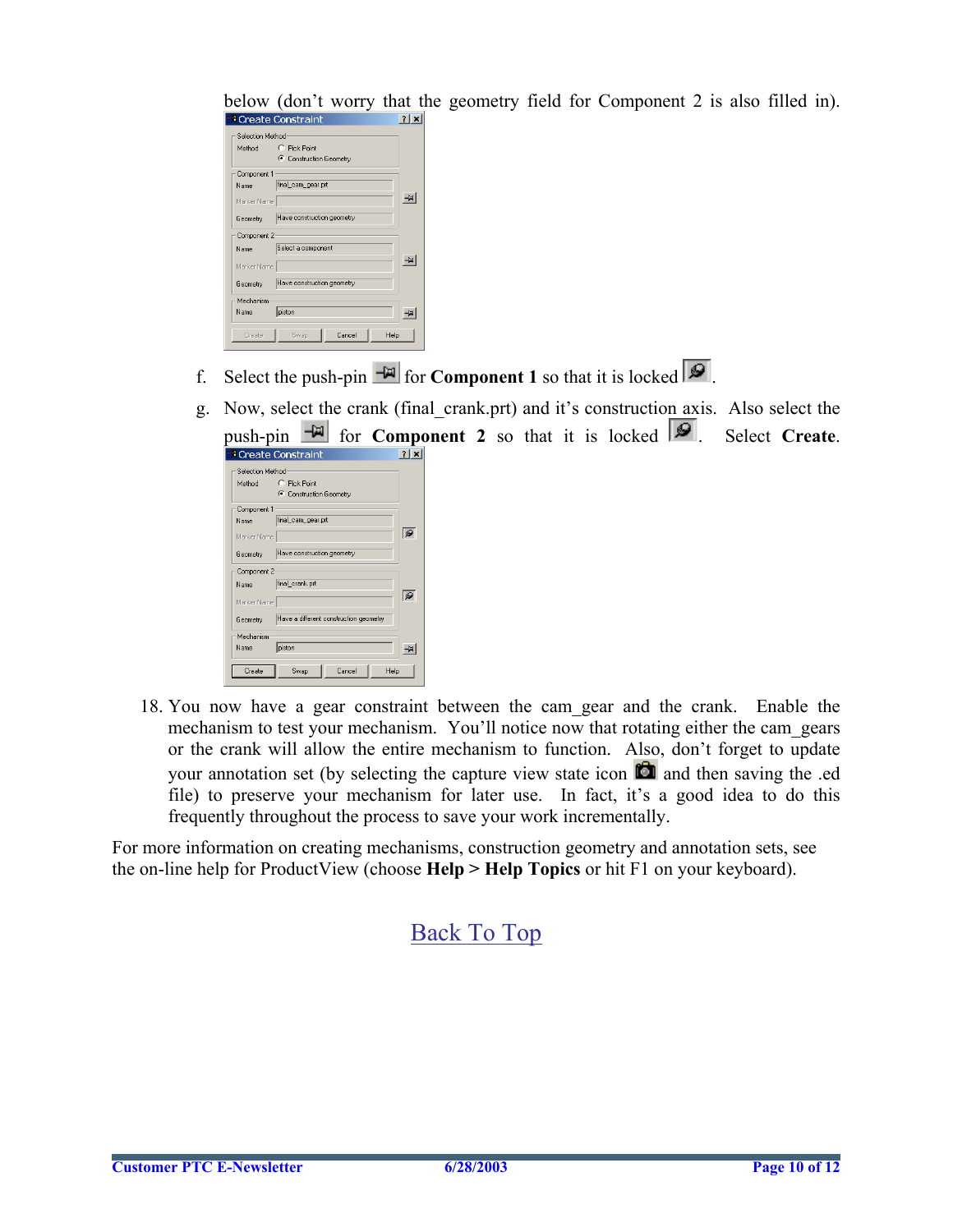### **Announcements**

### <span id="page-10-0"></span>Special Hardware offers for customers updating to Pro/ENGINEER Wildfire

[http://www.ptc.com/partners/hardware/current/wildfire\\_tlo.htm](http://www.ptc.com/partners/hardware/current/wildfire_tlo.htm)  <http://www.3dlabs.com/PTC/>

PTC Sponsored Events

Click below to see PTC sponsored events:

<http://www.ptc.com/company/news/events/index.htm>

Thinking About Pro/ENGINEER Wildfire? Check this out.



http://www.ptc.com/go/engineering/index.htm

#### **E-PROFILES IS HERE!!**

We have been eagerly anticipating the debut of the new electronic version of Profiles Magazine and now it is here! This new web site will supplement the print edition of the magazine and will provide new useful features not feasible with paper media. e-Profiles will provide you with 24x7, worldwide access to key information previously available exclusively in the print version. "Tips & Tricks," a popular feature pioneered by Pro/USER, has also moved to the web and will be expanded as the site matures. Future plans include several foreign-language editions of Profiles for our many international readers. Currently, Profiles is printed in English and Japanese.

Please take a few minutes to check out this new web site. We don't think you will be disappointed.

<http://profilesmagazine.com/>